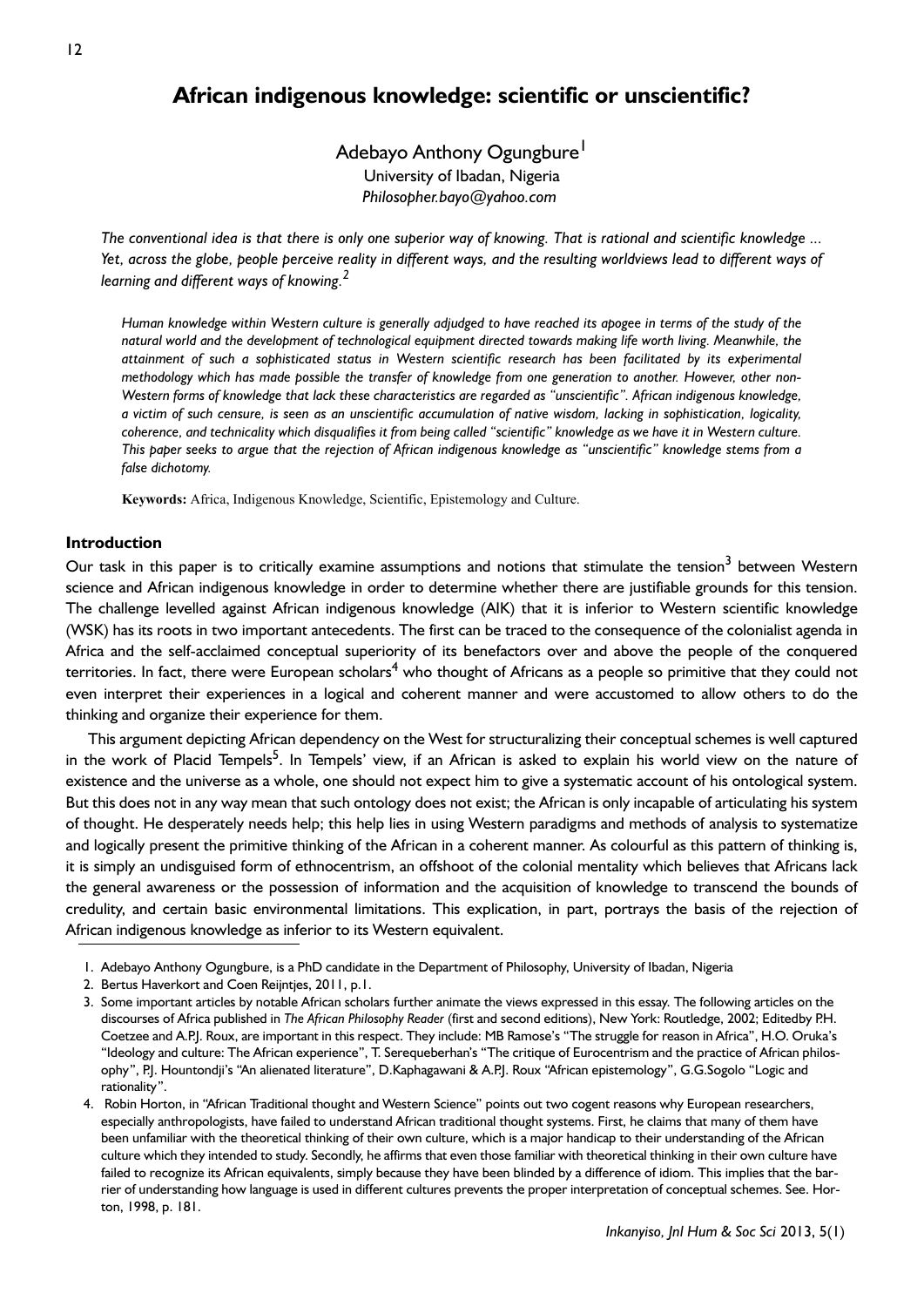The second one has to do with the response of African scholars to this Eurocentric bias as a way of showing that Africans are not unscientific and incapable of abstract reflection and are not in any way intellectually, culturally or ideologically inferior to their Western counterparts. This preoccupation has generated some polemics in African scholarship between those who have favoured the dogmatic veneration of African culture and those who took a divergent route. Those who believe that African culture should provide the raw data upon which any scientific and technological progress can be made are referred to as the traditionalists. However, those who believe that for any system of knowledge to qualify as scientific, it must be a product of certain systemic theoretical formulations, rigorous philosophical analysis, logical thinking, and critical reflection are referred to as modernists. Of particular relevance here is the agenda of the modernists. They intend to present African theoretical frameworks as similar to Western categories of thought using established scientific models. The implication is that all indigenous forms of knowledge must be similar to other Western categories of thought in order to qualify as meaningful. This situation of borrowing external theoretical paradigms for the characterization of African knowledge is what Paulin Hountondji refers to as an extraverted scientific activity; fabricating indigenous knowledge in an externally oriented manner "intended to meet the theoretical needs of our Western counterparts and answer the questions they pose" (Hountondji 2009: 8). Following this line of reasoning, it is difficult to see how African indigenous knowledge can be said to be scientific or sharing the same quality with Western scientific knowledge when it is still Western concerns and paradigms that direct the thrust of the African system of thought. It is from these two perspectives that the knowledge produced by Africans (AIK) has been criticized as being inferior to the Western alternative.

In fact there are some scholars who believe that an exploration of the conceptual structure of traditional African thought will reveal that science is absent from traditional African thought schemes (Oluwasanmi 1972:5). But in what follows, we reject such views by arguing that knowledge is a cultural phenomenon and in so far as Africans have a cultural understanding, they are also capable of scientific thinking. Human knowledge is a cultural phenomenon because enlightenment and sophistication, which are aspects of the cultural experience, are acquired through social means of education and the beliefs, customs, norms and traditions of a people are preserved, transmitted through this medium from one generation to another. Indeed, knowledge is a powerful human ideal which usually have a formative effect on the human mind. The acquisition of knowledge is power and power is a value that is highly sought after because of its massive potential to control and influence others. This explains why any culture that exhibits superior knowledge, whether scientific or non-scientific, over another is regarded as being in possession of power.

The idea of "knowledge-power" being stressed here portrays the nature of the epistemic tension between African and Western cultural epistemologies. This tension is generated by the rejection of African indigenous knowledge as lacking the elements of sophistication found in the Western scientific enterprise. This situation of the battle for the supremacy of cultural knowledge is what Masolo has recently referred to as "knowledge war"<sup>1</sup>. According to Masolo (2010:17), in a world where people travel carrying their cultural knowledge with them, knowledge wars are likely to ensue, and history tells us that there have been such wars, both within and between different cultures. It is this war within cultures that Snow (1990) attempted to bring to the fore in his work titled "The two cultures", describing the controversy between the scientific and the literate culture, while that between cultures is exemplified by the issue in focus in this essay. It is important to begin by attempting a clarification of the central notions in this article.

<sup>5.</sup> Placid Temples is widely regarded for his pioneering work on the Bantu people of Africa; his seminal work titled *Bantu Philosophy,* an exercise in ethnophilosophy, has a strong ethnocentric undertone in that it presents Africans as intellectually feeble and incapable of cognitive formulations of a world view on their existential status. He was so convinced that Western theoretical modes of thought need to be applied in investigating and interpreting African conceptions of reality that he boldly asserts thus: "We do not claim that the Bantus are capable of presenting us with a philosophical treatise complete with an adequate vocabulary. It is our own intellectual training that enables us, effects its systematic development. It is up to us to provide them with an accurate account of their conception of entities, in such a way that they will recognize themselves in our words". This assertion is as good as saying that Africans do not know anything – not even themselves or what happens in their immediate environment; in short that Africans are less human than Europeans. See. Tempels, P. 1969, p. 24.

<sup>1.</sup> By "knowledge war" we mean literally the struggle for knowledge. This struggle for knowledge is not necessarily between two distinct cultures (though our thematic focus is on this archetype); it could be a similar culture – where a group of people see themselves as being intellectually superior to "others" as is the case of the Oromo in Ethiopia. Although the Oromo have no political power, they are the largest ethno-nation in the Ethiopian population. Ethiopia, with the help of the European colonial powers, colonized and annexed the Oromo people during the last decades of the 19th century, when Africa was partitioned among the European colonial powers. Since then they have been treated as colonial subjects and second class citizens. With their colonization and incorporation into Ethiopia, the Oromo could not develop independent institutions that would allow them to produce and disseminate their historical knowledge freely. The point then is that Ethiopian knowledge elites with the support of the Ethiopian state produced "official" history that completely denied a historical space for the Oromo and other colonized peoples. See Jalata, 1995, pp. 95-96.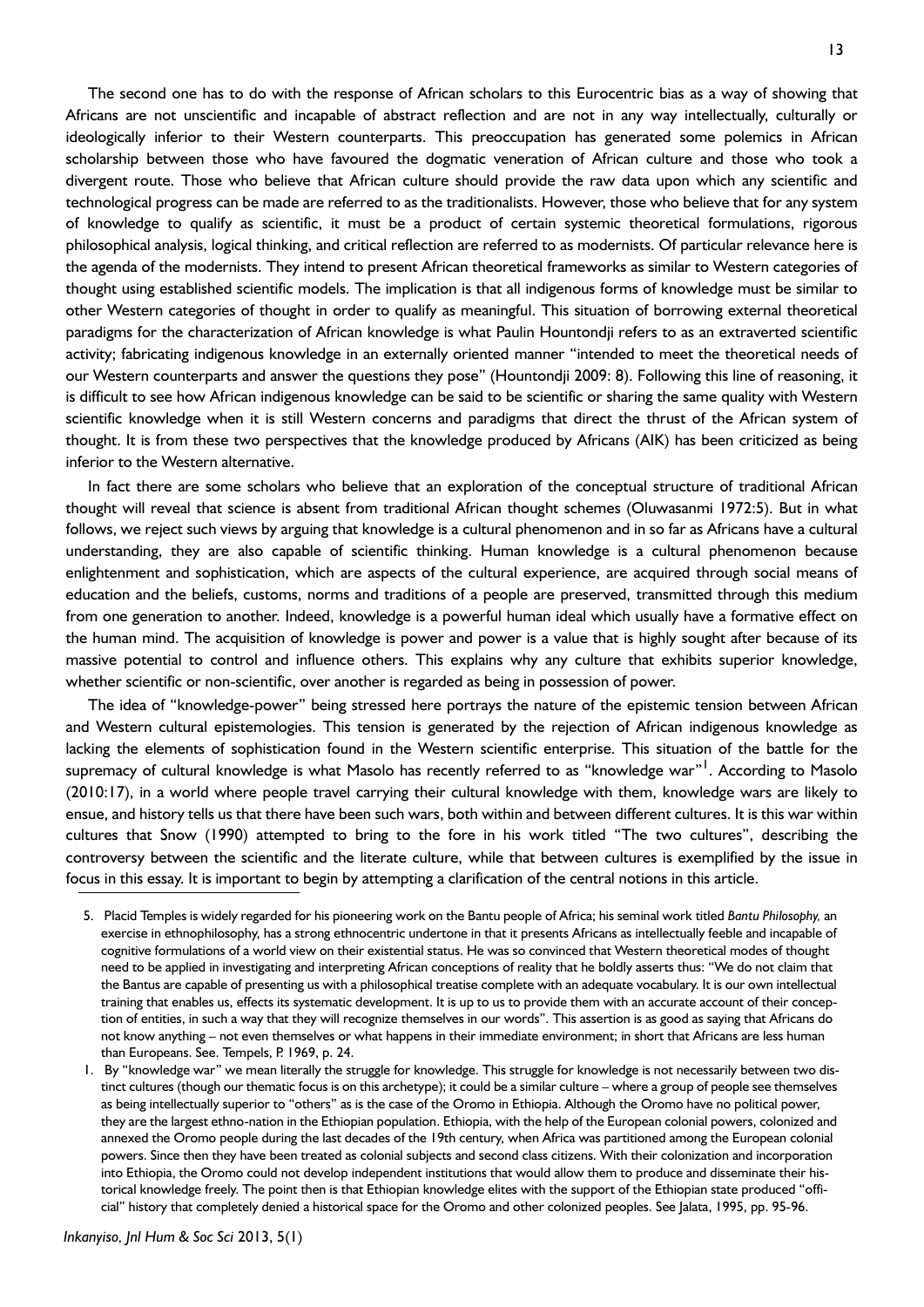# **Conceptual clarifications**

#### **Western scientific knowledge and African indigenous knowledge**

We regard both Western and African forms of knowledge as being cultural because knowledge is a cultural phenomenon – although both are produced within two distinct frameworks, they are not diametrically opposed. What this implies is that African modes of knowing are not dissimilar to other cultural modes of knowing. To maintain a contrary view will inadvertently mean that we are granting the thesis that all humans are not humans and that human beings can be ideologically inferior to one another along cultural lines. In this case, we conceive of both AIK and WSK as cultural epistemologies because they are products of dynamic levels of civilization or human awareness developed through unconnected geographical space. Western scientific knowledge (WSK) has a long-standing history which can be traced to the work and basic scientific philosophies of great thinkers like Galileo, Newton, Einstein, and Descartes, among other notable scholars. The modern sciences as we have them today emerged in Europe in the scientific revolution of the Enlightenment of the 17th century aimed at the empirical observation of facts. Knowledge within this scientific culture is accumulated through a rigorous process of rational inquiry, logical thinking, critical reflection, empirical perception, and the aptitude for abstraction. All these human abilities are applied in the investigation of phenomena, interpreting reality and providing meaningful hypotheses for further scientific research. The knowledge gained in this expedition is precise, theoretically rigorous, predictive and interpretive. The point being stressed here is that:

With respect to modern science, the heart of the process is neither the stage of data collection nor that of the application of theoretical findings to practical issues. Rather, it lies between the two, in the stages of theory building, interpretation of raw information and the theoretical processing of the data collected. These stages lead to more or less complex experimental methods and machinery. Based on these procedures, statements are produced (Hountondji 1995:2).

The statements produced by science may be subjected to various tests and scientific investigation to determine not only their veracity but also accuracy. This is why WSK is described as having an empirical character in the sense that it follows an empirical research cycle in a methodological framework that combines induction and deduction to formulate researchable hypotheses based on theories and the systematic collection and processing of data. The empirical character of science leads to the systematization of knowledge through the deployment of mathematical models, cryptic symbols, and other mechanistic representations in order to explain natural phenomena. In this regard, the efforts of classical scientists like Galileo, Da Vinci, Newton, Bacon, Descartes and Einstein in popularizing the mechanistic character of science cannot be overemphasized. Looking at the history of science from a holistic perspective, it is evident that from the writings of Francis Bacon, through Enlightenment philosophies to nineteenth-century positivists, the progress of science demanded a favourable environment, which meant freedom of thought and publication, state protection and adequate rewards. In order that science would help transform social existence, a fundamental method was required to carry out this important function within society. This gave birth to the experimental method for science, its strongest weapon, fashioned by Galileo. According to Strømholm (1975), within the ranks of the saints of science the name of Galileo Galilei has always held a special place. The dramatic circumstances of his life, his crucial role in the transition from one world-view to another and the fame and influence of his works have all conspired to put him in his position of a cultural hero. Meanwhile, Newton may justly be regarded as a hero in science like Galileo for introducing the principle of inertia into theoretical physics, which is believed to have influenced Albert Einstein's discovery of the relativity theory.

The principle of inertia was obviously an important element in Newton's mechanics and cosmology, and one might conceivably justify the claim that the arrival at this principle constituted the essence of the transition from Greek and Medieval thought to the incontestable modern science of Newton's *Principia* (Strømholm1975:346).

From the foregoing it is obvious that historic metamorphosis of modern Western science has its roots in the mechanistic conception of change and motion by some of these scholars. That is, much emphasis is placed on positivism and mechanism as a way of arriving at scientific knowledge. However, one shortcoming of this scientific tradition is that it pushed the bounds of the empirical method of science too far; in the sense that it became a categorical maxim for scientists to reject all forms of knowledge that do not correspond with the verification principle and the empirical method of arriving at truths. The positivist simply assumed that science is the only source of knowledge about the world. Even their discussions of the verifiability principle, which concerned demarcating science from non-science, presupposed that only science yields synthetic knowledge (Gutting 1990: 256).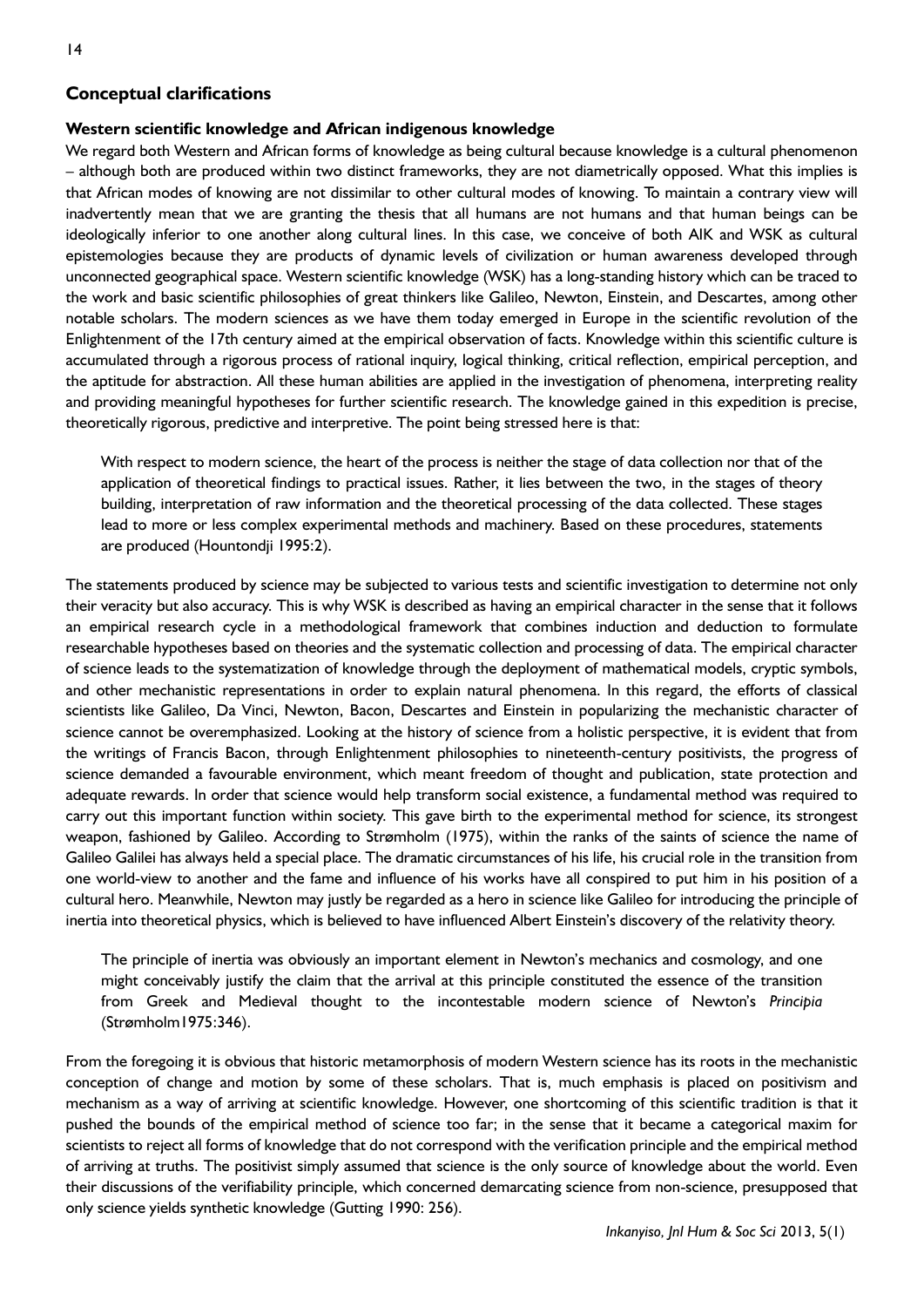Thus, it is on this note that AIK has been referred to as "non-scientific" and has been tagged with the epistemological status of being "traditional" and lacking all the paraphernalia of the scientific enterprise. So what then do we mean when we talk about AIK? Is it something inferior or similar to the Western scientific culture? There is a need to look at the nature of indigenous African knowledge in order to grapple with these issues. Generally, African indigenous knowledge (AIK) has been associated with African thought systems that are uninfluenced by alien accretions. The word "indigenous" would suggest to the reader that knowledge in this context is immutably fixed, immutable and reluctant to change over the centuries. In a sense, it could be appropriate to refer to this cultural epistemic framework as a sum total of the accumulated knowledge, or wisdom within a given communal, social or traditional setting. All around the world, ndigenous populations have lived in perfect harmony with nature. Over long periods of time these populations have acquired knowledge about the inner workings of their immediate surroundings or environment (Adesiji 2011:2). This is why it is defined thus:

Indigenous knowledge systems are a body of knowledge, or bodies of knowledge of the indigenous people of particular geographical areas that they have survived on for a very long time. They are knowledge forms that have failed to die despite the racial and colonial onslaught that they have suffered at the hands of Western imperialism and arrogance. They are knowledge that was swept aside, denigrated by the colonialists and their sciences as empirical and superstitious as they sought to give themselves some form of justification on why they had to colonise other people's lands (Mapara 2009: 140).

This acquisition of knowledge comes through experience, familiarity and understanding of the ecosystem. In the words of Masolo, the term "indigenous" is used to define the origin of an item or person in relation to how their belonging to a place is to be temporally characterized, especially in comparison to other contenders in claiming belonging. What this means is that this form of knowledge is developed specifically by Africans in the light of all other existing cultural philosophies. This sort of explains why AIK has been referred to as a form of "endogenous knowledge" by Paulin Hountondji. According to him, "the term evokes the origin of the kind of knowledge in question by identifying it as an internal product drawn from a given cultural background, as opposed to another category of knowledge which would be imported from elsewhere" (Hountondji 1997:17). What this goes to show is that when we are talking about AIK we mean the kinds of knowledge that are developed by Africans, within a given cultural framework. As the World Bank's Knowledge and Learning Centre (1998) puts it;

Indigenous Knowledge is unique to a particular culture and society. It is the basis for local decision-making in agriculture, health, natural resource management and other activities. It is embedded in community practices, institutions, relationships and rituals. It is essentially tacit knowledge that is not easily codifiable(1998: 8)).

There is practically no way we can talk about African knowledge as indigenous knowledge without making reference to the analytic philosophers' critique of African philosophy as a form of ethnophilosophy. The debate on whether AIK is different from WSK is a corollary of the question about whether African philosophy can be likened to Western philosophy in terms of method, rigour and theoretical analysis of issues. Although this debate has now been laid to rest, it is still rearing its ugly head through the modernist quest to determine the quality of anything tagged "African" by Western standards. One reason that is easily identifiable as being responsible for reference to AIK as ethno-thinking is that it grew out of tradition – a tradition immersed in the culture of orality rather than literacy. This culture of oral tradition through which AIK is preserved includes the following dynamics; moral values; participation in ceremonies, rituals; imitation; recitation; demonstration; sport; epic; poetry; reasoning; riddles; praise; songs; story-telling; proverbs, folktales; word games; puzzles; tongue-twisters; dance; music; plant biology; environmental education, and general forms of awareness derived from the task of observing the external world (Itibari 2006).

But this medium of preserving knowledge is believed to be largely prone to error, embellishments, emendation for personal reasons, and could also breed the idea of unanimity which prevents the development of a critical attitude necessary for social transformation; this explains why any form of knowledge developed within this cultural system is largely regarded as anachronistic and obsolete. The oral tradition in which African knowledge originally existed has also contributed to why AIK is considered inferior to its Western equivalent which has enjoyed a long history of writing. Thus, looking at other forms of knowledge through these same spectacles of literacy and sophistication attained in the Western world, would amount to methodical incommensurability. Since as Masolo (2010:24) maintains; to describe or characterize any knowledge or value as "indigenous" would mean to claim that it bears the desirable qualities of anachronism, self-representation, and self-preservation, which, by contrast, its "alien," "foreign," or "extraneous" counterparts lack. Now, we need to survey the issue at hand critically – the issue of whether African knowledge is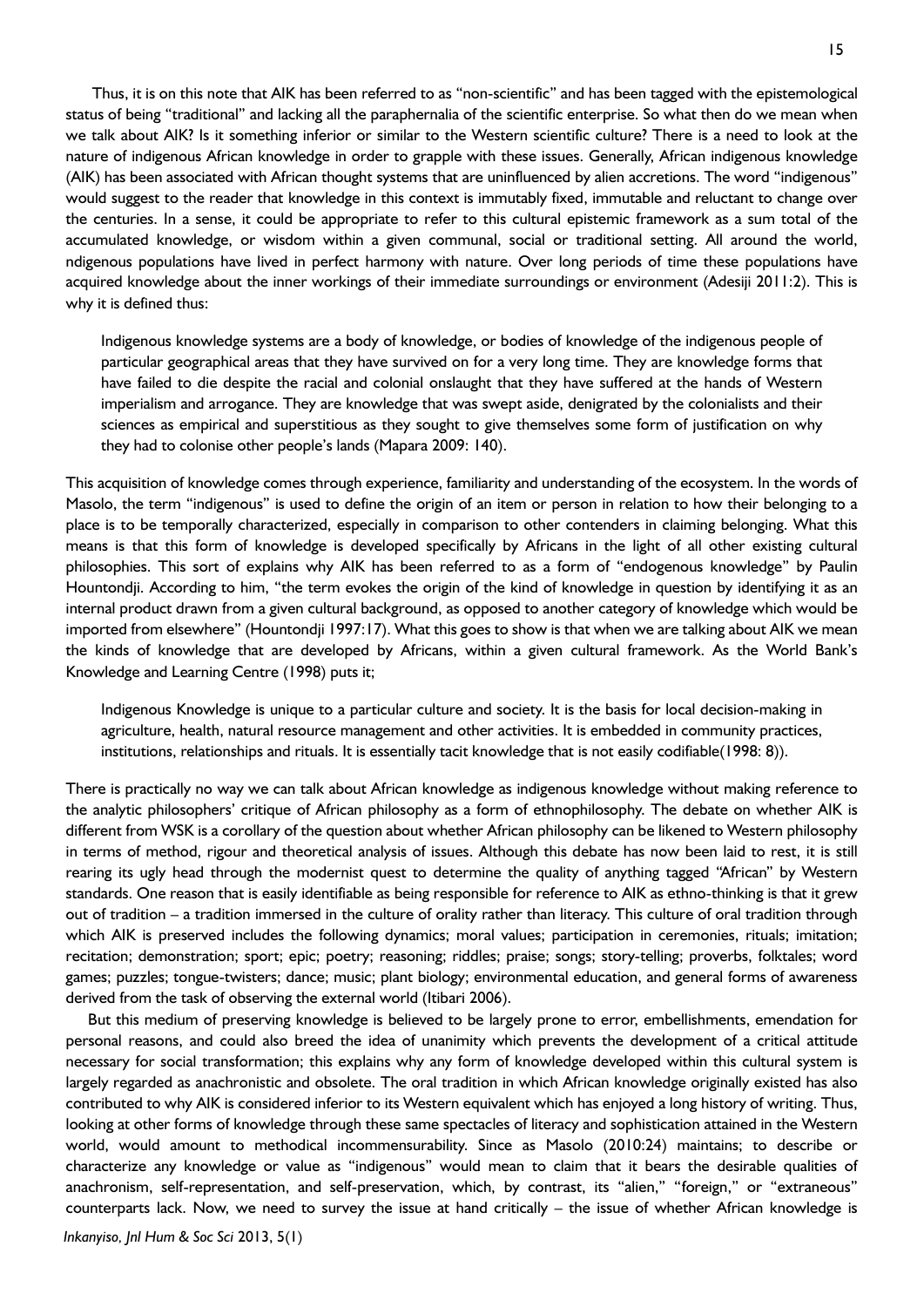conceptually different from Western knowledge having pursued a conceptual analysis on the nature of both cultural epistemologies.

## **The cultural basis of the dichotomy between African Indigenous and Western Scientific Knowledge**

In any situation of cultural collision, there is bound to be a clash of civilizations. As one dominant culture will perpetually seek to overshadow the sub-dominant "other", which often is the casualty of the clash of cultures. There is no doubt that the struggle for knowledge in Africa today is a direct consequence of the colonial experience that has brought about the African cultural crisis. This African experience which places anything with the appellation "African" or "Africans" in doubt and as substandard in the global market place shows that the tension on the accumulation of knowledge is culturally derived. The Western world has no interest in granting the status of "science" to African indigenous knowledge because it still wants to be in control of the power of knowledge which is best described by the sophisticated products of technology being produced in the Western world. This is what Samuel Hutington (2002) in his work titled: *The Clash of Civilization and the Remaking of the World Order* intends to depict when he suggests that the distribution of cultures in the world reflects the distribution of power. The point then is that since the Western world is interested in continued ownership of global power, it has to exert the superiority of its knowledge by refusing to grant other cultural systems of knowledge the status of scientific knowledge which drives social change. So anything that does not meet this standard is referred to as either traditional or inferior knowledge. But in response to this ethnocentric musing, we conceive of knowledge as a cultural phenomenon, and in so far as this is the case, scientific knowledge does not exclude the social context of knowledge as the Western world will have us believe. This is in line with the fact that "the striking difference between the long-term histories of peoples of different continents has been due not to innate differences in the people themselves but to the differences in their environments" (Haverkort, and Reijntjes, 2011:3). This is corroborated by Snow when he asserts that "the scientific culture really is a culture, not only in an intellectual but also in an anthropological sense" (Snow, 1990:5).

However, the response by Africans to the ethnocentric challenge has led to what Hountondji referred to as the epistemic culture of *extravertism* such that AIK is now wrongly being patterned after Western systems of knowledge in an unjustified manner. In this regard

Scientific and technological activity, as practiced in Africa today is just as "extroverted" or externally oriented as economic activity. Most of the shortcomings that can be identified should not be perceived, therefore, as natural and inevitable. They should be traced back, on the contrary to the history of the integration and subordination of our traditional knowledge to the world system of knowledge, just as underdevelopment as a whole results, primarily, not from any original backwardness, but from the integration of our subsistence economies into the world capitalist market (Hountondji 1995:2).

There are bound to be problems with the integration of world cultures into the world system of knowledge because not all cultures have developed the skill of critical inquiry which is very crucial for the exploration of scientific knowledge. While scientific activity in developed economies is running at a massive pace in the Western world due to the development of specific scientific methodology aimed at further understanding nature and making human existence more meaningful, in Africa the scientific culture is at its lowest ebb. This disparity perceptible between these two cultural epistemic frameworks is what we have traced to the accident of colonialism which brought about a cultural dislocation in Africa. It is instructive to note that the one essential shortcoming of scientific activity in colonial Africa was the lack of specific theory-building procedures and infrastructures. Only the initial and final stages of the whole process were developed. No facilities for basic research, no laboratories and no universities existed in colonial Africa. We only had centres for so-called applied research that allowed, first, the feverish gathering of all supposedly useful information, aimed for immediate exportation to the so-called mother country research findings to some local issues. Even though there have been some improvements recorded in terms of universities and research laboratories carrying out scientific research in contemporary Africa, the current African situation on scientific exploration is not especially different from the past. African scientific research activities are directed towards the West in order to attract research grants from foreign host-institutions, organizations, and even governments; the sponsors in most cases tend to dictate the direction, scope and framework for such scientific research programmes (Hountondji 2005).

Another cultural factor that we have identified as principally contributing to the struggle for knowledge is the ethnocentric biases of discourse in modern science. The recent practice of distinguishing between "science" and "ethnoscience" even within the Western scientific tradition is a pointer to this fact. Houndtonji observes that the development, within Western science, of a discipline or group of disciplines known as ethnoscience, including ethnobotany, ethnozoology, ethnomathematics, and the like, shows the only kind of relationship that could exist in the context of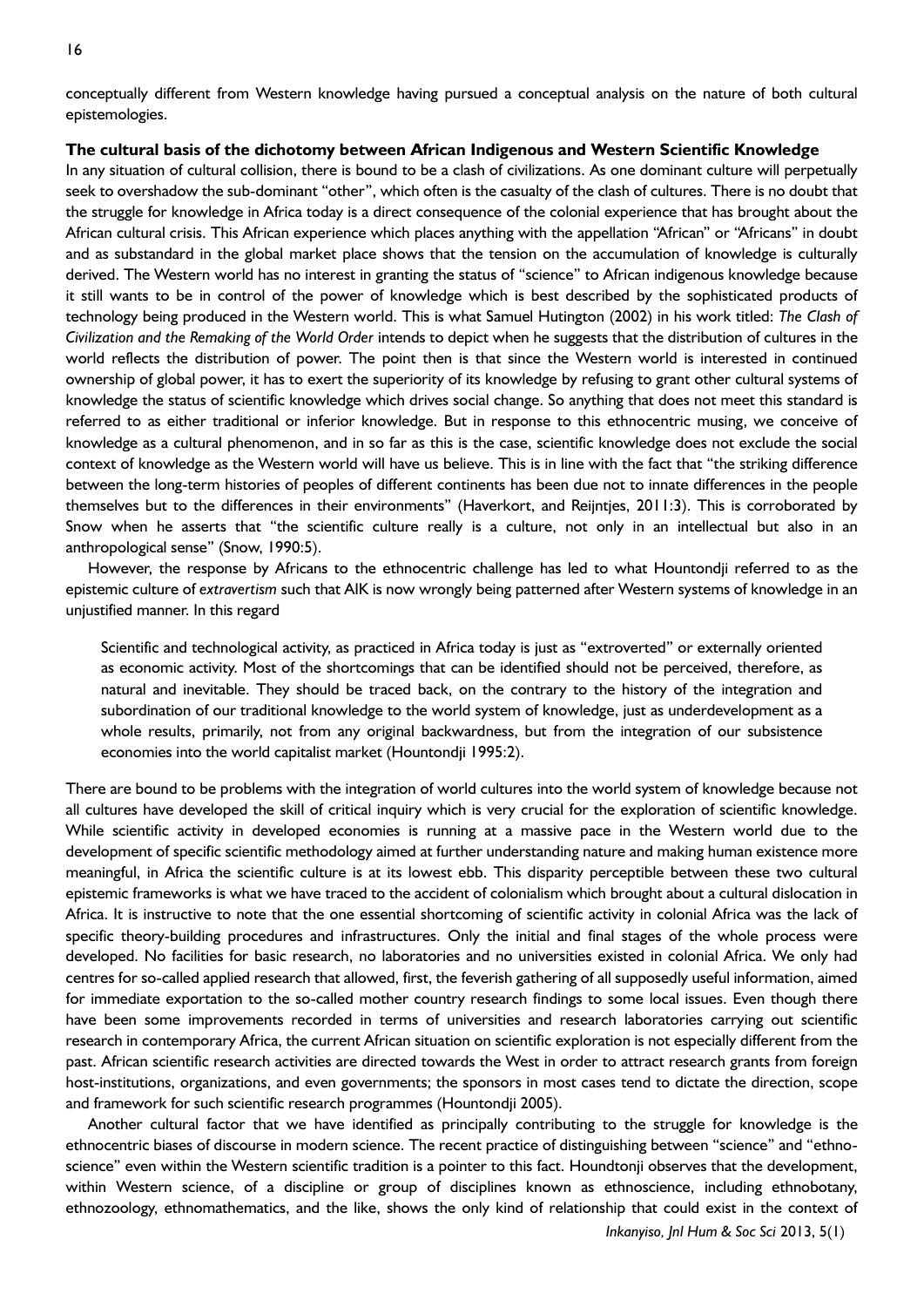domination between so-called traditional knowledge, where the latter is either marginalized or, better still, eaten by the former (Oladipo1999). So the question that one can raise here is this: why should there be the prefix – "ethno" before these scientific disciplines? This is simply a way of demarcating between traditional scientific knowledge and mainstream scientific knowledge; it is also a reflection of the fact that the ideas, achievements and thinking processes that have characterized scientific efforts in the Western tradition have contributed to its strong ethnocentric biases towards other cultural epistemic philosophies.

This demarcation is also to show that traditional or indigenous knowledge cannot be classified as science in the real sense of the world. But underlying such ethnocentric dichotomies is the desire to monopolize knowledge which is the source of dominance of other cultures. But why should there be a struggle for knowledge? It is because knowledge is crucial to human survival and flourishing. It is one of the means by which human beings seek to master and control their environment and regulate their social interactions. Indeed, without knowledge, human beings would hardly have been better than brutes. But the production, transmission and application of knowledge are not easy tasks; it is largely dependent on the development of the culture of inquiry. The culture of inquiry involves systematic investigations of phenomena – natural and social – with a view to enhancing our understanding of their nature. These investigations demand not only systematic observation of things and processes in nature and society; they also involve the use of reason to conceive of possible explanations to what we observe. Thus, the culture of inquiry is usually propelled by the pursuits of meaning. It involves seeking and purposeful effort aimed at creating a better world (Haverkort and Reijntjes 2011). It is upon this notion of the utility value of knowledge that AIK has been disregarded as a culturally inferior product compared to WSK which is thought to be culturally superior. It is from this same cultural perspective that AIK has been classified as inferior to WSK that we shall attempt a possible resolution of the tension between these two epistemic systems.

#### **Towards a dispelling of the false dichotomy between the two cultural epistemologies**

Essentially, in this work we maintain the view that the dichotomy between AIK and WSK which has led to the struggle for knowledge is unnecessary because knowledge is developed within a cultural context. We agree with Haverkort and Reijntjes (2011) that there is no fundamental difference between mainstream knowledge and other ways of knowing that are labelled as traditional knowledge, indigenous knowledge or local knowledge. Thus, human knowledge may at best be seen as an approximation to truth within a specific knowledge tradition and therefore no knowledge can make exclusive claims on truth or superiority. There have been some attempts by scholars to respond to this challenge of the disparity between these cultural systems of thought. One such attempt takes a cue from Paulin Hountondji's emphasis on the task of producing knowledge in Africa, which can be measured as both qualitatively and methodically up to standard with the Western knowledge system. It is believed that the external or extroverted orientation of the African indigenous knowledge, patterned after Western paradigms of knowledge, should be redirected towards an internal orientation. That is, African philosophers, thinkers and theorists should direct their efforts at the evolution of knowledge devoid of any external influence. Although Hountondji's effort in this respect is quite commendable, it has not totally resolved the crisis of the struggle for knowledge. In this article, we conceive of an additional way of tapering the gulf between these two cultural epistemologies.

Apart from directing efforts towards the production of non-extraverted knowledge in Africa, efforts should also be directed towards the re-discovery of scientific knowledge in Africa which should be harnessed with the on-going task of "producing knowledge in Africa". Why the need for the re-discovery of aspects of indigenous knowledge? This is expedient because during the colonial period in Africa, vital or important knowledge was lost with the loss of native cultures. There is historic and oral evidence to show that Africans have developed some forms of knowledge which can be likened to the present efforts of Western scientific knowledge in metallurgy. Metallurgy is the scientific study of metals, especially its structure and properties; it also entails the extraction of these metals from the ground and making things from them. Although there were preliminary attempts by anthropological archaeologists<sup>1</sup> to exclude Africa from discussions on the origin of metallurgy, there is now textual evidence to support the view that this scientific enterprise was found in indigenous African culture. In his article titled "Indigenous African Metallurgy: Nature and Culture", Terry Childs maintains that:

Western observers have commented on the technology of mining and metallurgy in sub-Saharan Africa for over three hundred years, but Western awareness of the cultural dimensions of African metallurgy is much more recent. It was not until the looting of Benin City by the British expedition of 1897 that the outside world

<sup>1.</sup> One of such scholars that seem not to regard the African origin of metallurgy in a discourse on the early casting of iron is Thomas Read. In his article published in 1934 titled "The Early Casting of Iron: A Stage in Iron Age Civilization," he traced the history of metallurgy of iron as a prerogative of the European world after which it was transferred to other parts of the world like China and India.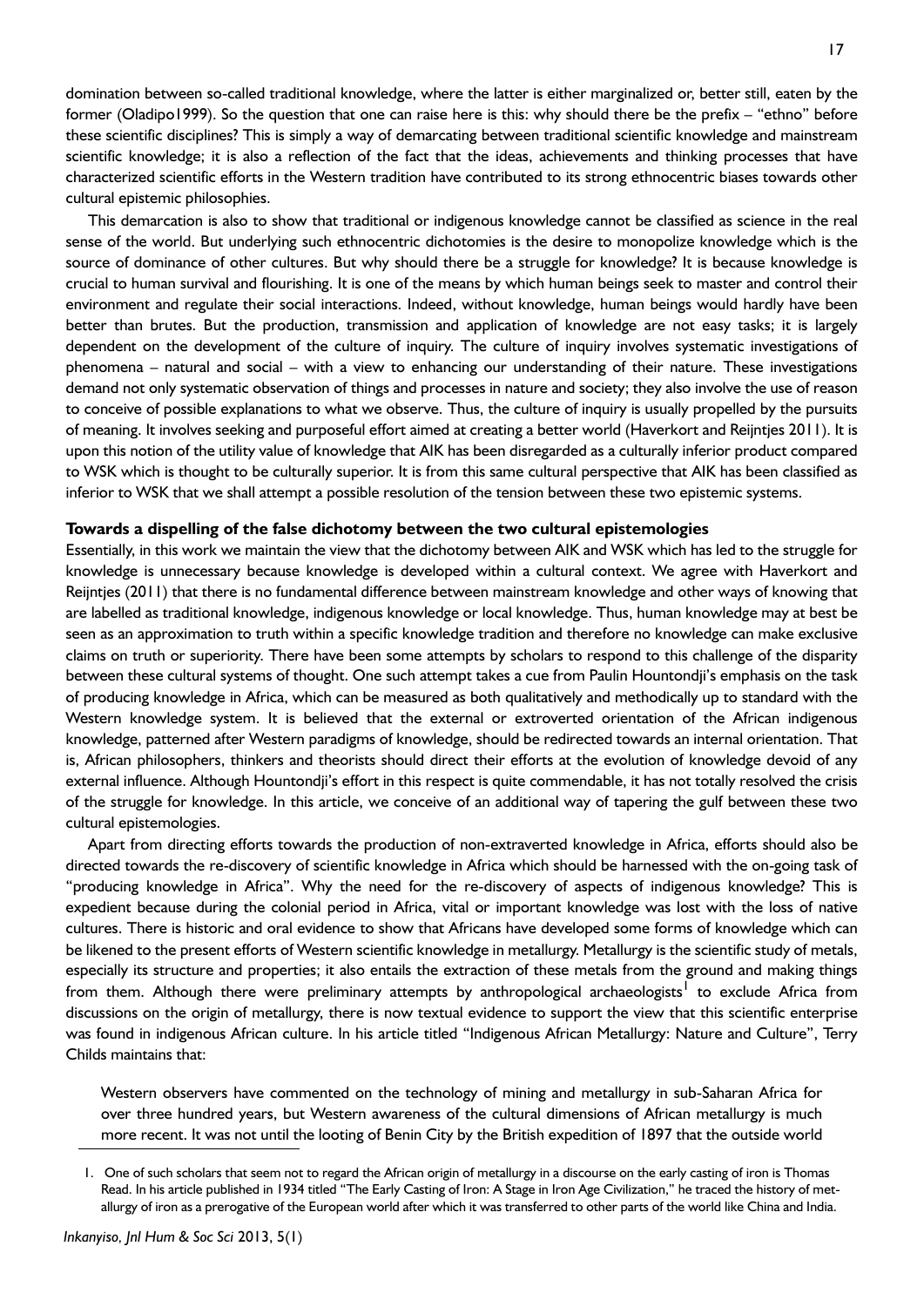learned of the West African traditions of figurative art in metal, and not until the late 1940s that these traditions were first investigated by archaeologists (Childs 1993:317).

This observation by Childs corroborates what we have been saying all along in this essay, that is, the Western world's interest in keeping Africa perpetually under its inferiority radar led to the "tagging" or characterization of indigenous knowledge as "unscientific" even though there is evidence to the contrary. The origin of metallurgy has been traced to multiple origins like in Nigeria, Niger, Tanzania, Ethiopia, and Egypt; the dates recorded against the discoveries in these regions differ as well as the extent of their exploration. But what is of importance from this ethnographic finding is the fact that indigenous knowledge had attained an appreciable level of sophistication before the colonial interjection in Africa as ironworking technology has been used to make artistic works in various metallic mediums. This type of technical knowledge which entails the smelting of metals, coppers and precious stones is to be consolidated and assembled as aspects of metal production and use in Africa which is a very crucial aspect of the application on indigenous scientific knowledge.

The other step towards the re-discovery of AIK should be to emphasize the environmentalist discourse on the significance of indigenous knowledge. It may be necessary to consider the ethnoecologists or environmentalist conception of knowledge. As it is used by ethnoecologists, the word knowledge<sup>l</sup> is generally applied to discussions of indigenous understandings of the natural world: systems of classification, how various societies cognize or interpret natural processes, what such groups know about the resources they exploit, and so forth (Brosius1997). This environmentalist conception of knowledge, which is very crucial to the notion of science as it is held in the Western culture, has a rich heritage in AIK. This is evident in the way Africans represent and apply their various understandings of nature or natural processes to life. A good example of this environmentalist representation of indigenous knowledge is the Ijala-chanting among the Yoruba people of Nigeria. According to Babalola (1967:3), Ijala-chanting is a genre of spoken art practised mainly by the y Yoruba of Western Nigeria. It is mythically and ritually associated with the worship of Ogun; is performed at well-defined ritual and social occasions by trained specialists (onijala); and has a characteristic range of subject matter.

It is with this subject matter of Ijala that we are primarily concerned here; it is consonant with the type of occasion at which these chants are performed. The subject matter of Ijala $^2$  consists of a kind of scientific understanding of nature because it includes chants that describe animals like the elephant, bush fowl, domestic fowl, duiker, etc., and particular crops and plants. For instance, the Ijala chants about a tree, a shrub, a herb, or a crop are collections of remarks about its significant features and its uses. The point we are trying to make here is that the Ijala is a veritable source of indigenous knowledge about nature because it is required that before a string of ideas about things are formalized into chants, there must be a comprehensive understanding of the phenomena about which the chant is to be formulated. It is this accumulated knowledge derived from the empirical investigation of nature that is subsequently woven into and interpreted and exposed through the Ijala chant. The virtue in this line of reasoning lies in the fact that all forms of knowledge first exist as social phenomena before being systematized as a form of procedural knowledge.

In his work titled "History of Science" Herrington (2003:385) further buttresses this point when he affirms that science is a systematised positive knowledge, or what has been taken as such at different ages and in different places. But it should also be noted that the oral practice of Ijala-chanting poses a problem of preservation and emendation via crossgenerational rendition; this raises doubts on the scientific content of its formal structures. Much as this issue is contentious, it does not actually negate the idea that the Ijala chants contains verbal assertions about the natural world. The onijala who is an embodiment of indigenous knowledge can be likened to the Western environmental scientist who has knowledge of plants and animals. It is partly from this premise that we maintain that African indigenous knowledge is not in any way inferior to the Western alternatives.

Meanwhile, Paulin Hountondji's quest in Endogenous Knowledge is to argue that it is not the case that Africans are not capable of evolving scientific knowledge, but the problem lies in the fact that whatever element of scientific knowledge can be identified within the African cultural context is not only seen through Western spectacles but used in the service of

<sup>1.</sup> There are now different approaches to the study of indigenous knowledge, but that of Brush (1993) seems consistent with our work. He holds that there are four distinct, historically-situated approaches that can be discerned in the discourse of indigenous knowledge. These are: descriptive historical particularism, cultural ecology, cognitive anthropology and human ecology. Each of these presupposes a different set of starting assumptions regarding the nature of indigenous knowledge. See. Brush, S. 1993, "Indigenous knowledge".

<sup>2.</sup> The Ijala which exists in an oral format has some legendary and mythic colouration; so it does not mean that everything about it is true or derived from nature. However, there are different occasions like the annual celebration of Ogun festival, final funeral obsequies for a hunter, festival in honour of lineage ancestors, and the annual conference of all hunter chiefs of Yoruba land.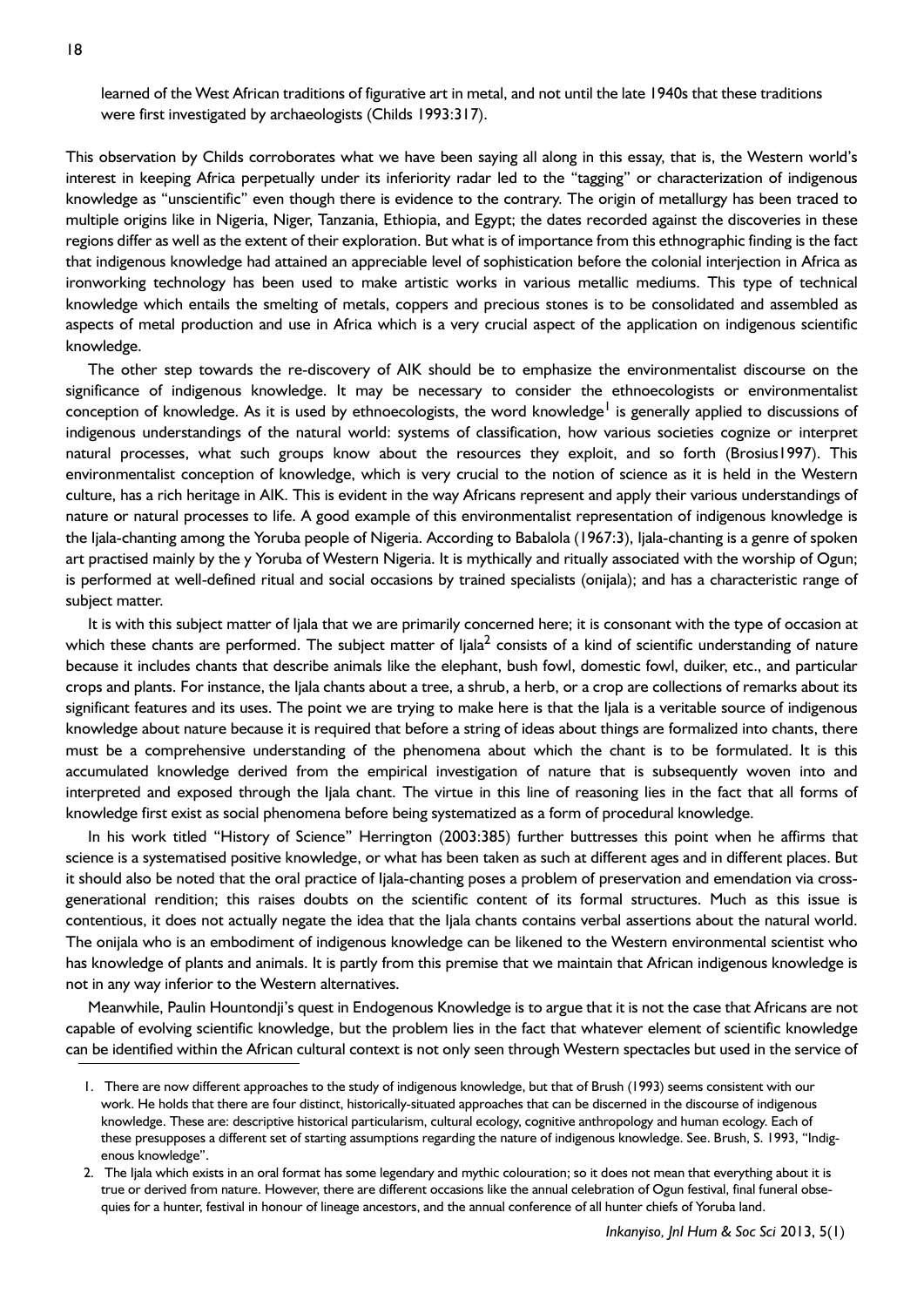the West. This is why he asserts that African indigenous knowledge is "extroverted" and it is this extroversion that has created the gap or what we refer to here as the "knowledge war" between AIK and WSK. The popular belief is that the production of knowledge in Africa that is non-extraverted will help to integrate the Third World into the process of knowledge. But we are of the view that this step alone will not do the magic as it has hastily accepted the Western stereotype that classified AIK as "unscientific". There is a need to realize that the way science has been defined in contemporary times precludes the social context of knowledge which is why those aspects of indigenous knowledge that qualify as science were rejected as being "traditional" or "products of primitive mentality". Thus, the important position advocated in this paper is that both the efforts at producing knowledge in Africa and re-discovering elements of scientific knowledge in Africa should be harnessed towards meeting the challenges posed by Western scientific knowledge through dialogue and a promotion of the culture of inquiry over the culture of belief. The demand that dialogue of cultures of knowledge must evaluate its presupposed epistemological framework arises due to the fact that the invocation of dialogue itself presupposes a difference (Okeja 2010). The differences between these two cultural epistemic systems may be in terms of method or in the degree to which certain knowledge traditions have had the chance to develop a robust science. Thus, the stringent criteria for any knowledge to be considered as scientific, paradigms patterned after Western methods of scientific investigation, like experimentation, observation, theory formation, etc. do not hold.

### **Conclusion**

As we conclude, it should be stated that the issue at stake here is not about how human beings across various cultural lines acquire knowledge – it is whether African indigenous knowledge is radically different from the Western equivalent, a situation which depicts the struggle for knowledge. However, we have referred to this trend as a false dichotomy because it is a fall-out of the Western denigration and marginalization that has continued to question the epistemological and scientific basis of African indigenous knowledge. However, the logic of marginalization, as developed through centuries of forced integration, including the slave trade, colonization and neo-colonization, in Africa has not succeeded in blowing out our age-old heritage of knowledge, both practical and theoretical. If this had been the case, we should no longer have any handicraft, any weaving, any pottery and basket-making, any cooking, any metallurgy, any rain-making technique, any traditional medicine and pharmacopeia, any divination system, any botanical and zoological taxonomy or any teaching methods or procedures for the transfer of such skills – which are all evidence of the existence of scientific knowledge in Africa.

Thus two urgent steps need to be taken in order to dispel this false notion that regards AIK as being scientifically inferior to WSK. They are: ensuring the massive development of scientific knowledge in Africa and re-discovering possibly forgotten or lost knowledge in Africa. African people, as well as their political leaders, had simply forgotten that they themselves had developed, for thousand years before colonization, a strong and wealthy iron industry. The iron industry included not only secondary metallurgy, consisting of transformation of the metal as blacksmiths do, but also primary metallurgy, or the extraction of iron from ore (Hountondji 1995:7). As we have argued, the efforts in this respect should be complementary rather than disintegrating. Let it be known that there is no basis for the dichotomy between these two cultural epistemic frameworks, because every epistemology is a product of a culture just as every philosophy is a product of an age, or the cultural expressions of a people. From our explication thus far, it is obvious that both the African and Western cultural epistemological systems share some similar features. A possible charge that may be brought against the position advanced in this essay is that of relativism. But this challenge is surmountable – as we do not see indigenous knowledge as an enclosed system that is disconnected from the social context; rather what we are saying essentially is that this dual approach to the portrayal of indigenous knowledge should serve as the basis for dialogue with other cultural epistemologies in an ever changing world.

#### **References**

- Adesiji, G.B. 2011. Indigenous Adaptation Strategies Practice in Climate Change by Farmers in Kwara State Nigeria. A Paper presented at the Alexander von Humboldt Conference. 11-15th October, 2011. University of Ibadan, Nigeria.
- Babalola, S.A. 1966. *The Content and Form of Ijala*. Oxford: Clarendon Press.
- Brosius, J.P. 1997. Endangered Forest, Endangered People: Environmentalist Representations of Indigenous Knowledge. *Human Ecology*. 25.1: 47-69.
- Brush, S. 1993. Indigenous Knowledge of Biological Resources and Intellectual Property Rights: The Role of Anthropology. *American Anthropologist*. 95.3: 653-671.
- Childs, S.T. 1993. Indigenous African Metallurgy: Nature and Culture. *Annual Review of Anthropology*. 22: 317-337.
- Gutting, G. 1990.Continental Philosophy and the History of Science. R.C. Olby. Et.al *Companion to the History of Modern Science*. London: Routledge. 127-147.
- Haverkort, B. and Reijntjes, C. 2011. Diversities of World Views, Knowledge, Communities and Sciences and the Challenges of its Co-Evolutions. Viewed 13th October, 2011, from: *www.captured-edu.org/afbeeldingen/bertus-coen-edited2%20correctionscoen-bertus%20final.pdf* .